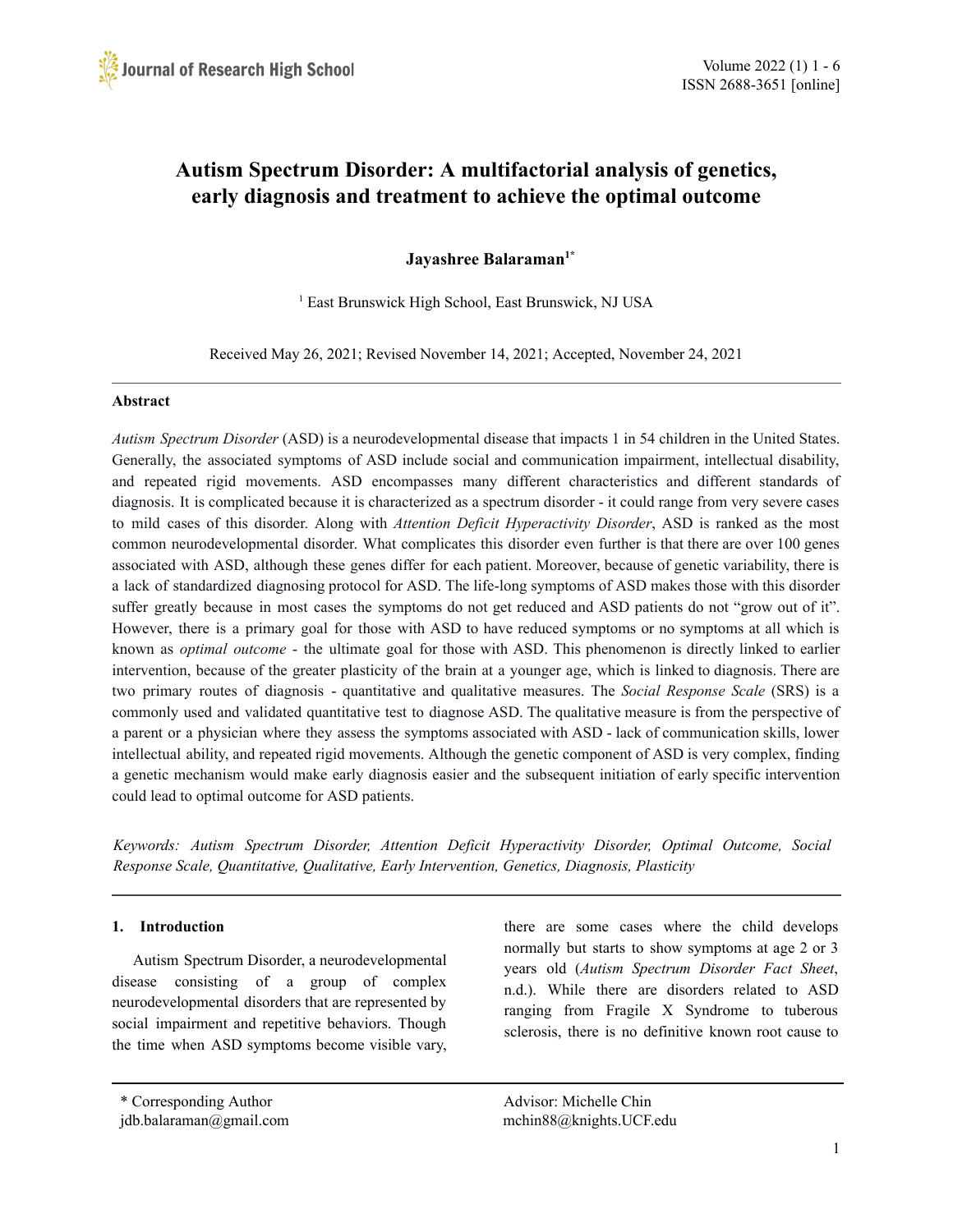ASD. In past years, there have been many developments with regards to increasing the quality of life of those with ASD. Though ASD is often considered a lifelong disorder, there is a group of individuals who lose some or all of their symptoms. This characteristic is classified as the optimal outcome. This characteristic is measured by utilizing a scale to rate qualitative characteristics ranging from visual reception to communication and socialization. The main objective was that with a comprehensive behavioral and developmental plan at an earlier age, consisting of intervention from trained therapists and clinicians, would enable the symptoms of children with ASD to improve and increase their chances of becoming healthier or achieving the optimal outcome. The two possible outcomes of the randomized control trial that was conducted to test the efficiency of the ESDM, was an improvement in symptoms or a decline in symptoms which was run utilizing screening examinations, to find a qualitative measure and compared to their initial scores. This review aims to investigate the correlations of genetics, early diagnosis and comprehensive intervention on the possibility of achieving the optimal outcome.

### **2. Genetics of ASD**

Genetics plays an imperative role in ASD. There are around 100 genes associated with ASD and it differs in each patient, demonstrating how difficult it is to diagnose ASD definitively. Moreover, ASD is not associated with a single gene. It is not only the number of genes that cause this issue, but also that these genes only account for some of the total ASD cases, but not all of them. As a spectrum-disorder, ASD has a varying level of severity due to different amounts of genes with mutations. This paper will highlight two genes, *Phosphatase and tensin homolog* (PTEN) and *tuberous sclerosis complex 1 and 2* (TSC1/TSC2) that have shown to be associated with ASD.

According to the Brain Facts Book, PTEN is a tumor suppressor enzyme that controls cell division and prevents uncontrolled cellular proliferation. It also activates the mTOR pathway through its repression of several intermediate proteins (Figure 1). The *mTOR pathway* is a significant part of cell proliferation and growth - it monitors "the availability of nutrients, mitogenic signals and cellular energy and oxygen levels" (Zarogoulidis, et al., 2014). If PTEN mutations, such as PTEN haploinsufficiency, are what primarily cause ASD, a potential solution is inhibiting the mTOR pathway (Sato, 2016). To test this theory, scientists have conducted studies with mice who have PTEN mutations. PTEN-mutant mice had altered sociability, anxiety, and repetitive behaviors. Scientists used drugs that inhibit the mTOR pathway (Wnuk, et al., 2018). The mice's anxiety, social, and communication skills markedly increased after treatment, thus resulting in an improvement in quality of life (Sato, 2016). These results indicate the potential cause and treatment for those with ASD. Taken together, these results suggest that inhibiting the mTOR pathway and its rapid cell proliferation and growth could be a possible factor in improving ASD symptoms.



**Figure 1.** *P13K-PTEN-mTOR Pathway*. The figure shows how PTEN and TSC1/2 are upstream modulators of the mTOR pathway. Activation of the mTOR pathway leads to effects downstream in cell growth and proliferation (Lasarge & Danzer, 2014).

In addition, TSC1 and TSC2 are also associated genes with ASD. TSC1 and TSC2 are genes that code for proteins that control cell growth and size. A mutation on TSC1 and TSC2 causes tuberous sclerosis, which is characterized by uncontrollable cell growth, which could lead to numerous benign tumors in the body. (*Tuberous Sclerosis Complex*,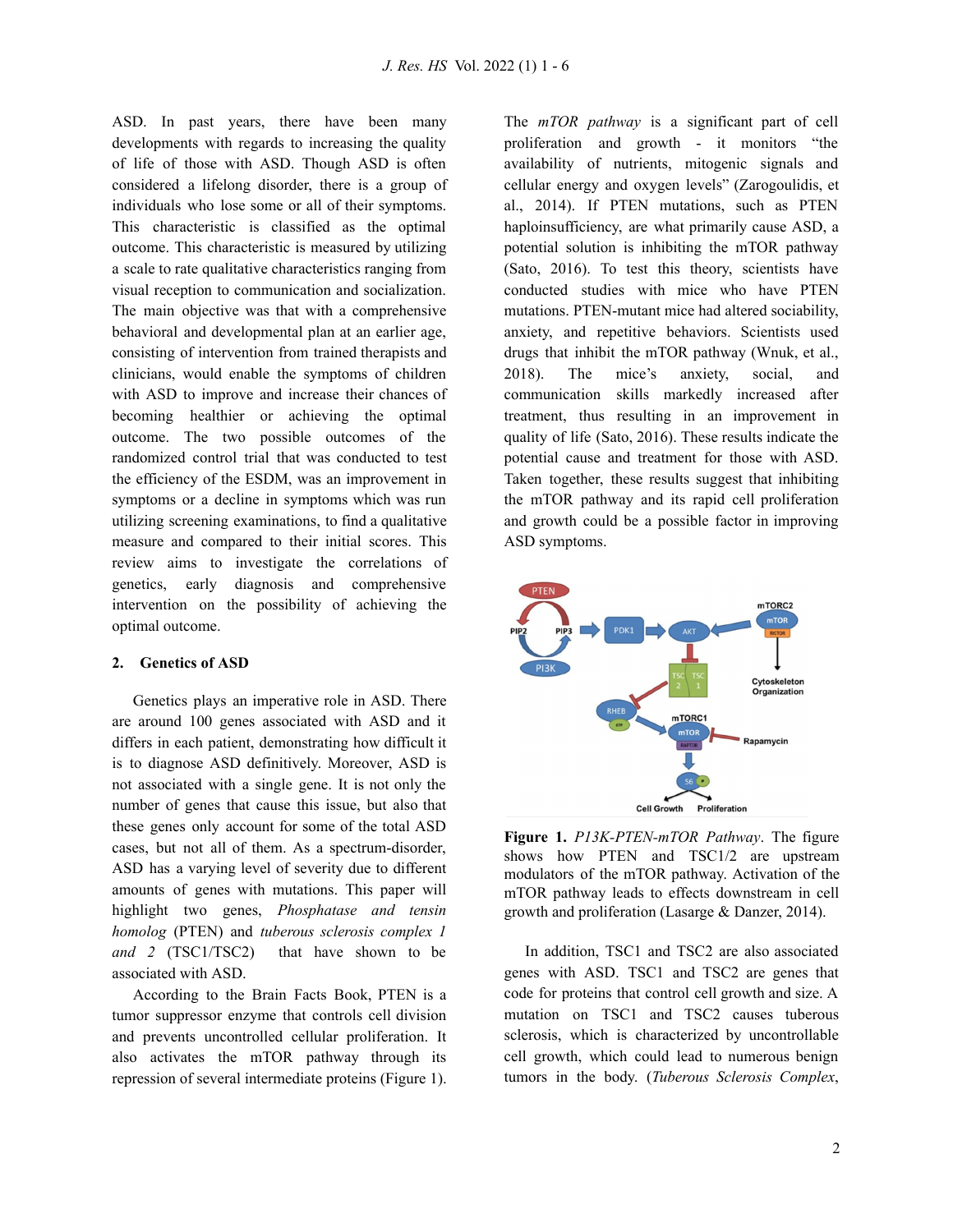2020). Interestingly, 40% of patients with tuberous sclerosis also have ASD, demonstrating the possibility of a similar genetic cause. Contributing to the mTOR pathway, these genes have a major role in terms of cell growth, metabolism and proliferation (Wnuk, et al., 2018). This once again shows the correlation between the mTOR pathway and ASD, which can provide a different outlook on the cause of autism. If a genetic characteristic of autism was discovered, early diagnosis would become possible similar to the means of diagnosing disorders like Down-syndrome, which is associated with Trisomy 21. The identification of a trisomy 21 immediately dictates that Down syndrome is present, demonstrating how it could be diagnosed easily.

Although PTEN and TSC1/TSC2 are important for the development of ASD, twin studies now show that genetics may not be the only factor in developing ASD. Some people are more prone to ASD than others. If one twin were diagnosed with ASD, the other twin is only 36-95% likely to be diagnosed as well (Autism Spectrum Disorder Fact Sheet, n.d.). Identical twins have the same genetic makeup so one would assume the genetic heritability is 100%, which is not the case here. This suggests that there may be other epigenetic factors that contribute to ASD development. These questions can only be answered with further research in this field. Because the genetic makeup of identical twins are the same, the fact that the other twin is not guaranteed to have ASD shows that genetics is not the only factor in play, which once again describes the complexity of diagnosis.

# **3. Quantitative and Qualitative Diagnostic Measures**

ASD is diagnosed with both qualitative and quantitative measures. The qualitative measure is usually done by the parents or pediatricians who screen for the associated symptoms of ASD, including lack of communication skills, lower intellectual ability, and repeated rigid movements. There are three types of tests that screen for ASD in a quantitative manner. The Social Communication Questionnaire (SCQ) and the Social Responsiveness Scales (SRS) are easy and inexpensive ways to screen for ASD routinely. The Autism Diagnostic Observation Schedule (ADOS) is another quantitative test that is conducted by a trained-physician.

The SCQ is a questionnaire type test. It was created for children 4 years and older, who have a mental age above 2. Mental age is defined as a combination of factors including responsibility, IQ, and social skills at a specific time. The time duration assigned to complete the assessment is 10 minutes. The SCQ is to be completed by either the parent or caregiver and consists of 40 yes-or-no questions. An example of a question is "gets hyperactive, angry, screams, yells often" and the parents would have to answer true or false for this question (Social Communication Questionnaire: Questions, General Description, Uses and Limitations, 2019). The assessment measures the communication and social skills from a parent/caregiver standpoint. This questionnaire utilizes the qualitative symptoms observed by parents to provide the predicted severity of each symptom, thus providing a diagnosis if the cutoff score meets the limit needed for ASD. There are two versions of this specific assessment - Lifetime and Current (Rutter, 2003). The Lifetime SCQ assessment utilizes the child's complete developmental history. The cutoff score for a probable diagnosis of ASD on this type is 15 where the possible score can range from 0-40. The Current SCQ assessment utilizes the child's developmental history for the past 3 months and is used to determine improvements or worsening of ASD symptoms.

The SRS is also a questionnaire type test. The second edition SRS assessment consists of 4 different types of forms - a school age form, a preschool form, an adult (relative/other report) form, and an adult (self-report) form (Social Responsiveness Scale, Second Edition (SRS-2), n.d.). The school age form is created for children of ages 4 to 18 and should be completed by a parent/caretaker. The preschool form is created for children of ages 2.5 to 4.5 and should be completed by a parents/caretaker as well. The adult (relative/other report) form is for ages 19 and up and should be completed by a relative or guardian. The adult (self-report) form is for ages 19 and up and should be completed by the adult themselves. The time duration to complete the assessment is 15 to 20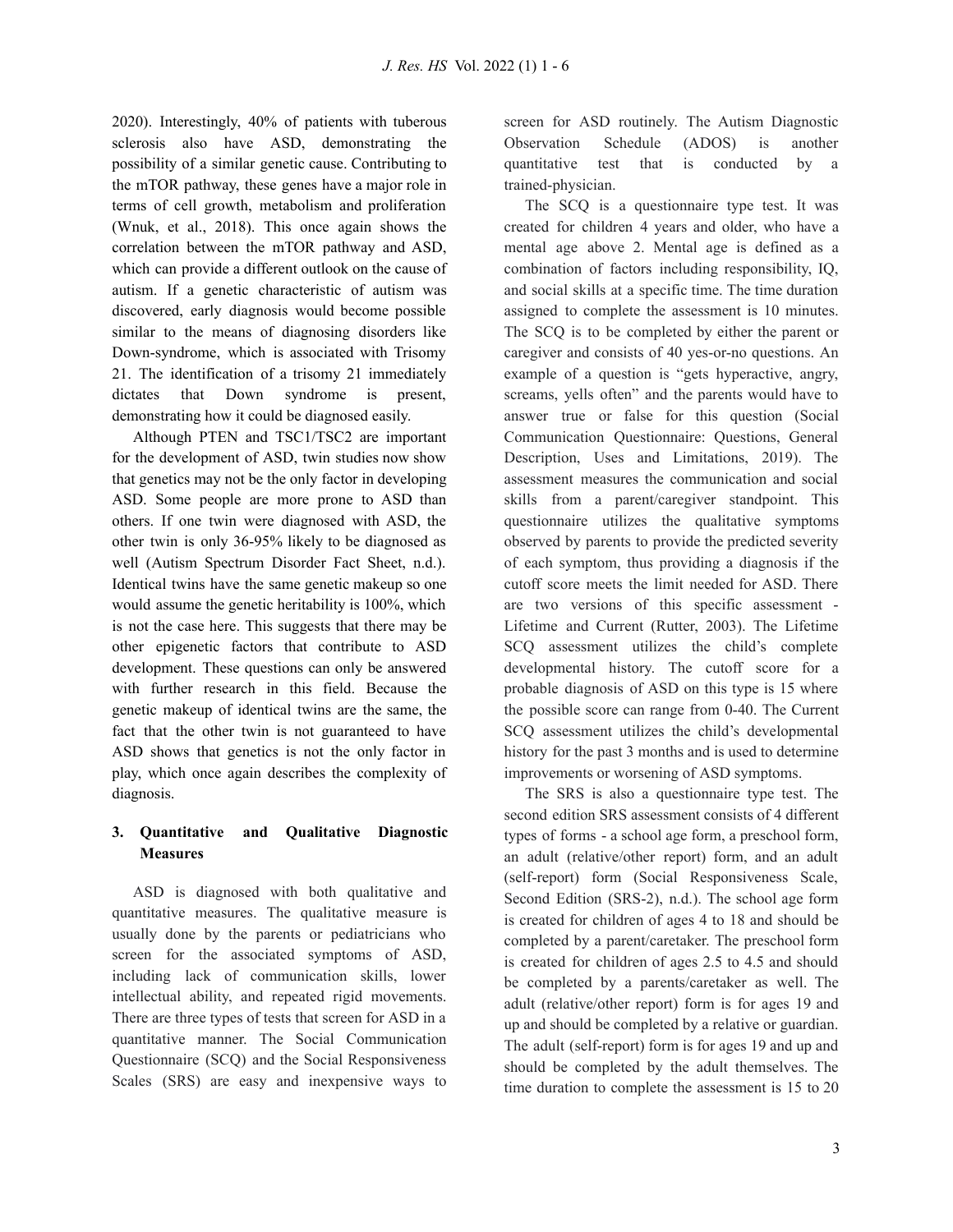minutes, which is longer than the SCQ assessment. The SRS reveals aspects of social skills that are usually missed by parents/caregivers - the yes-or-no questions are key for this principle (Moody, et al., 2017). Social awareness, social cognition, social communication, social motivation, and restricted interests and repetitive behaviors are the five subscales in which the severity and social deficits are portrayed by the total score (Social Responsiveness Scale, Second Edition (SRS-2), n.d.).The aggregate of all five subscales determines the severity of ASD symptoms. The score for the SRS ranges from 15 to 60. 30 is the cut-off score on this assessment where a score in the range 30-36 results in the diagnosis of mild/moderate autism, a score greater than 37 is classified as severe autism and a score below 30 is classified as no autism (Park, et al., 2018). Some limitations of self report tests are confirmation and observer bias. For example, if a person is filling out the SRS questionnaire for themselves or for their child and firmly believes that they have ASD, due to confirmation bias, they are more likely to answer yes to some questions. Confirmation bias is the tendency to interpret evidence or answer questions as a way to confirm one's existing beliefs (Nickerson, 1998). Observer bias is a discrepancy that is caused during the process of observing or recording information (Mahtani, et al., 2018). Confirmation and observer bias could potentially skew the results of the questionnaire, thus affecting the patient's official score and diagnosis.

Another diagnostic measure that is more accurate than SCQ and SRS is the ADOS test. It is an activity-based assessment done by trained clinicians who utilize controlled scenarios and makes direct observations about the patient's behaviors. Clinicians are paired with individuals who they have no relationship with. (Dreison, 2019). The ADOS test can be done for 12-month infants and older and usually takes 30-60 minutes to administer. It consists of direct observation of the symptoms present as well as interviews with the individual and possibly the individual's parents (Dreison, 2019). Confirmation and observer bias is reduced because a team of trained clinicians review a video recording to make a diagnosis. It also takes around 1-2 weeks to receive the results. Although the ADOS test takes more time,

there is less bias because it is conducted by trained clinicians.

These quantitative methods - SCQ, SRS, and ADOS - use subjective observations of symptoms in children to make a diagnosis. However, there is currently no pure quantitative test that does not revolve around the symptomatic basis of ASD. If such a source for diagnosis were available, this would mean a more definitive diagnosis for ASD, which would reduce the bias sometimes produced by SCQ and SRS. SRS, SCQ, and ADOS assessments remain an effective mechanism to screen for ASD, however, there are limitations. Therefore, if there existed a quantitative diagnostic, that would be more beneficial for early intervention, which would yield a higher probability for an optimal outcome.

## **4. The Benefits of Early Intervention and Connection to Optimal Outcome**

Some studies have demonstrated that early intervention is primarily what increases the chances of achieving an optimal outcome. One such early intervention that was used in a randomizedcontrolled trial was the Early Start Denver Model (ESDM). The ESDM was a comprehensive developmental behavioral intervention that was delivered by trained therapists and parents for 2 years. (Dawson, et al., 2010). 48 children with ASD who were 18-30 months old were randomly assigned to one of two groups, the one that used the ESDM, or the assess and monitor group (A/M). In the A/M the child was referred to a local provider that provided intervention that is commonly provided in the community. (Dawson, et al., 2010). The A/M group got yearly assessments with recommendations on possible interventions as well as referrals for intervention from community providers in the region. The ESDM group received yearly assessments, 20 hours a week of the ESDM intervention from clinicians, parent training, and parent administration of the intervention for 5 or more hours per week (Dawson, et al., 2010).

The results of these trials after 2 years were significant improvements in IQ, adaptive behavior, and autism diagnosis for the ESDM group when compared to the A/M group. In addition, the ESDM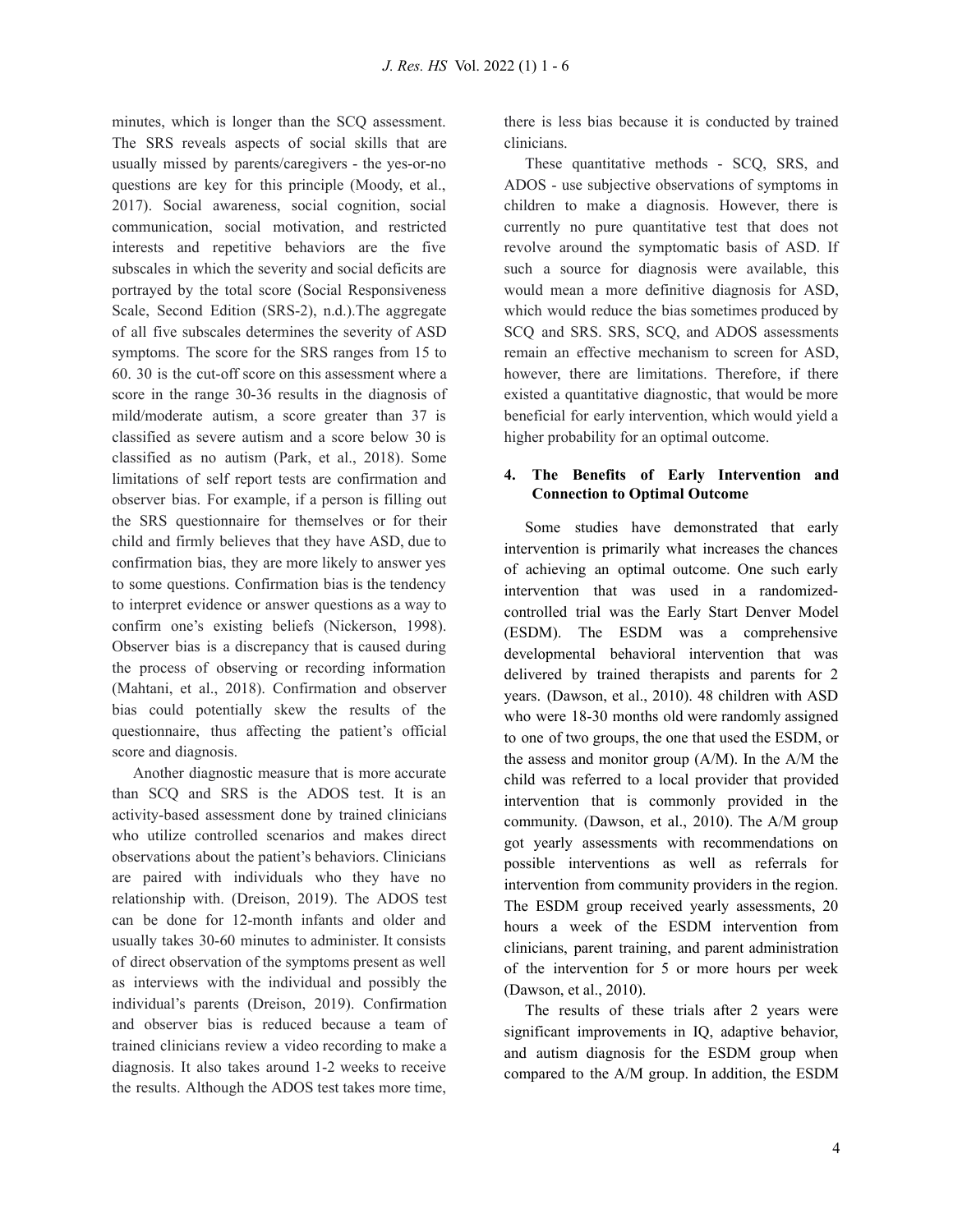group displayed a 17.6 point improvement in their ADOS score collected at both the beginning and end of the trial, while those in the A/M group displayed an average of 7.0 point improvement. This demonstrates that when compared to "average" intervention, the ESDM group had more of a positive impact for those with ASD proving that it is more effective in this trial. The study also highlighted the importance of an early and comprehensive developmental behavioral intervention, as evidenced by improvements in IQ, adaptive behavior, and ASD diagnosis after the 2 years of the trial. The A/M community intervention represents a normal intervention program that most people diagnosed with ASD would likely get. The difference in effectiveness between the ESDM and the community intervention shows that initiating interventions at an earlier stage that is more specific to the symptoms exhibited seems to reduce the severity of ASD and produce long-term results. It brings them closer to the ultimate goal of optimal outcome.

There primarily seems to be a correlation between early, focused intervention and optimal outcome. When there is early intervention, this is caused directly because of early diagnosis. If intervention is started early, the child's brain is more "'plastic' or changeable" giving children the best chances to develop to a greater level. This characteristic makes it easier to improve based on treatment plans like behavioral and speech therapy at younger ages, relating to the direct correlation between early intervention and optimal outcome (*Early Intervention for Autism*, n.d.). In some cases, this means losing all the symptoms associated with ASD and having a tremendous improvement in both IQ and adaptive behavior as well as social skills like communication. However, most often, an improvement in IQ, social skills, adaptive behavior, and ASD diagnosis is associated with reduced symptoms translating to an optimal outcome (Fein, et al., 2013). This demonstrates the associated relationship between early, focused interventions and an increased chance of achieving an optimal outcome.

### **5. Conclusion**

There are many diagnostic measures and

interventions present for diagnosing and treating the symptoms of ASD. The current diagnostic methods are usually based on qualitative measures as well as quantitative measures that primarily analyze the symptoms present. As discussed in this paper, the genetics behind ASD is very complex and there are over 100 genes associated with the disease. Finding a genetic mechanism instead of a gene that contributes to ASD would facilitate the creation of a definitive diagnostic measure. Through analysis of different interventions such as the ESDM intervention that was composed of highly specific behavioral therapy, it was observed that early specific intervention tends to increase the chances for optimal outcome. The combination of definitive diagnosis as well as early specific intervention correlates with optimal outcome in those with ASD.

Overall, there are many areas for research in ASD. One of the main things that researchers should focus on is finding a genetic mechanism or an "identifying factor" that correlates to ASD. Identifying a mechanism would contribute to a faster and more definitive form of ASD diagnosis. Diagnosing ASD at an earlier stage leads to earlier intervention for children, thus increasing the chances for optimal outcome. Furthermore, another area which requires development is the creation of patient-specific treatment for those diagnosed with ASD. By doing so, there would be a patient-specific treatment plan that would be followed which would help reduce the severity of the symptoms and increase the chances of optimal outcome. Throughout the years, the quality of life of those with ASD has improved greatly and with continued advancement more developments are to come for those with ASD.

# **References**

*Autism Spectrum Disorder Fact Sheet*. (n.d.). National Institute of Neurological Disorders and Stroke. Retrieved January 20, 2021, from https://www.ninds.nih.gov/Disorders/Patient-Caregiv er-Education/Fact-Sheets/Autism-Spectrum-Disorder -Fact-Sheet.

Dawson, G., Rogers, S., Munson, J., et. al. (2010). "Randomized, Controlled Trial of an Intervention for Toddlers With Autism: The Early Start Denver